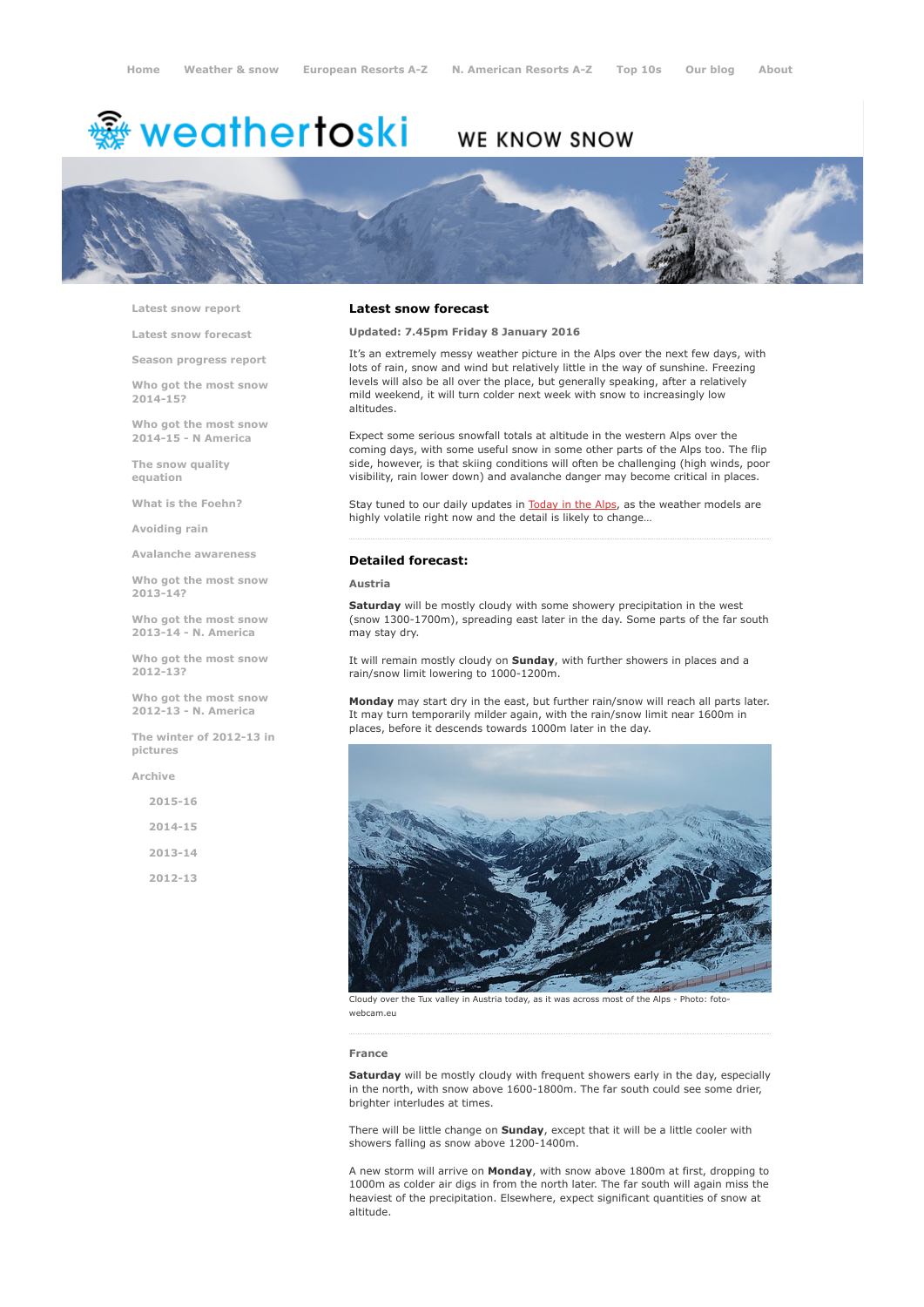

E: [info@weathertoski.co.uk](mailto:fraser@weathertoski.co.uk)

T: +44 (0)20 3151 3154



#### Italy

Saturday will be mostly cloudy with showers. These will be mostly light, but perhaps heavier at times (with snow above 1400-1800m) in the north-western Aosta valley, as well as the eastern Lombardy/Trentino region.

It will stay mostly cloudy on Sunday with further showers, probably heaviest close to the French border, with snow down to 1000-1200m.

Monday will remain unsettled, with further showers or longer spells of rain/snow. It will briefly turn warmer, with the rain/snow limit rising to 1600m in places, before it becomes colder again later in the day.



Looking stormy over Sestriere this afternoon, with precious little sun expected over the next few days - Photo: vialattea.it

#### Switzerland

Saturday will see showers or longer spells of rain/snow (1300-1700m), heaviest in the west.

There will be further showers on Sunday, when temperatures will drop, with snow falling to 1000-1200m.

A new storm will bring further heavy precipitation on Monday, with the rain/snow limit rising temporarily to 1700m in places, before falling back towards 1000m later as colder air digs in.



Raining today in Lenk, Switzerland - Photo: lenk-bergbahnen.ch

### Outlook:

Next week looks very unsettled with significant snow in parts of the Alps, especially early and later in the week, with (perhaps) a drier spell in the middle.